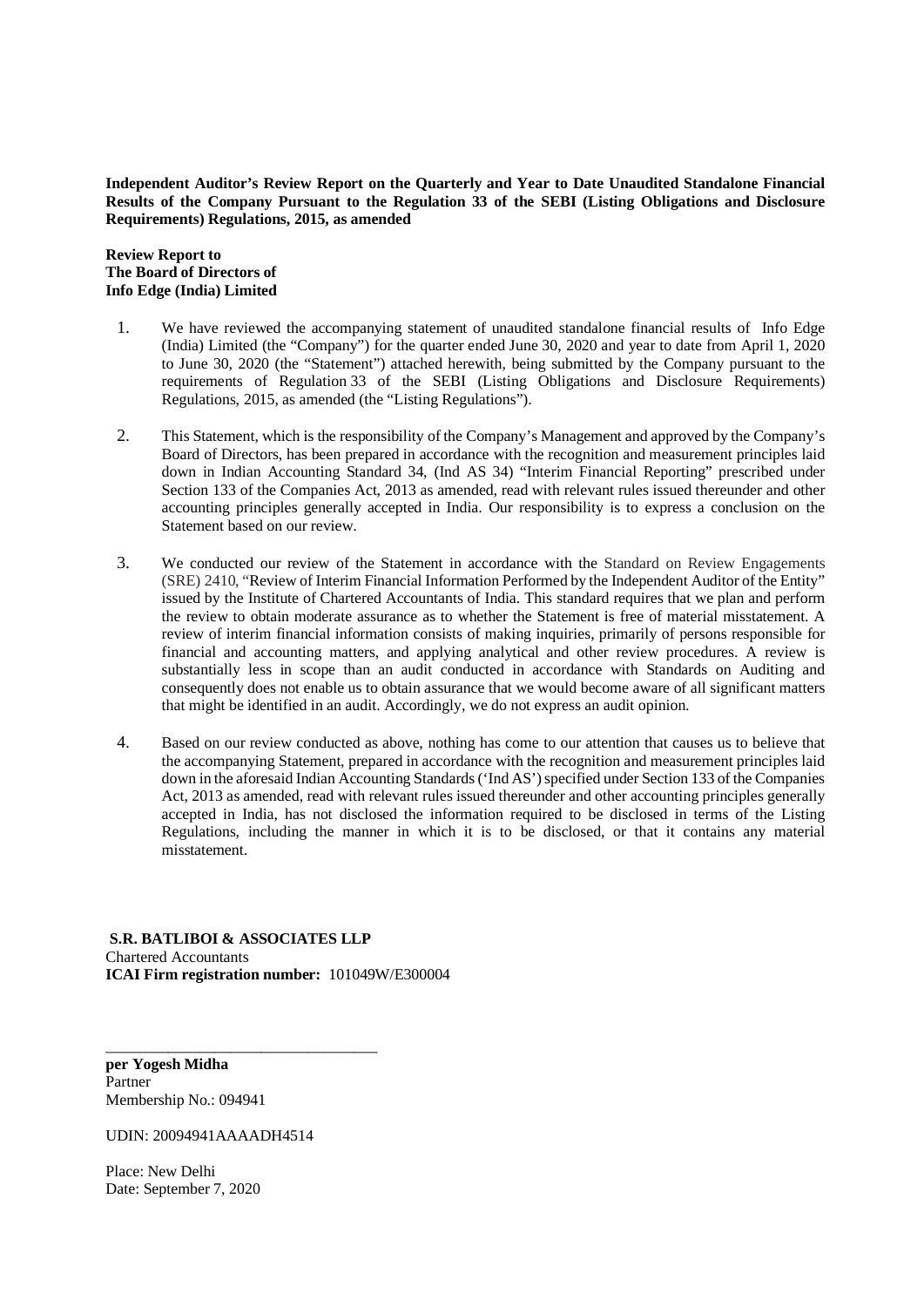#### **Info Edge (India) Limited**

### **Regd. Office : Ground Floor, GF-12A, 94, Meghdoot Building, Nehru Place, New Delhi - 110019**

**CIN : L74899DL1995PLC068021 ,Tel no. : 0120-3082000 , Fax : 0120-3082095 ,URL : www.infoedge.in , Email : investors@naukri.com**

### **STATEMENT OF STANDALONE UNAUDITED FINANCIAL RESULTS FOR THE QUARTER ENDED JUNE 30, 2020**

| <b>PART I</b>                                                     |                              |                                               |                                                                              | Amount in ₹(Mn)                             |
|-------------------------------------------------------------------|------------------------------|-----------------------------------------------|------------------------------------------------------------------------------|---------------------------------------------|
| <b>Particulars</b>                                                | 3 months ended<br>30/06/2020 | <b>Preceding 3 months</b><br>ended 31/03/2020 | <b>Corresponding 3</b><br>months ended in the<br>previous year<br>30/06/2019 | <b>Previous year</b><br>ended<br>31/03/2020 |
|                                                                   | (Unaudited)                  | (Audited)                                     | (Unaudited)                                                                  | (Audited)                                   |
|                                                                   |                              | (refer note. 4)                               |                                                                              |                                             |
| 1. Income                                                         |                              |                                               |                                                                              |                                             |
| Revenue from operations<br>Other income                           | 2,801.41<br>202.68           | 3,228.15<br>194.74                            | 3,127.72<br>245.30                                                           | 12,726.95<br>876.18                         |
|                                                                   |                              |                                               |                                                                              |                                             |
| <b>Total Income</b>                                               | 3,004.09                     | 3,422.89                                      | 3,373.02                                                                     | 13,603.13                                   |
| 2. Expenses:                                                      |                              |                                               |                                                                              |                                             |
| a) Employee benefits expense                                      | 1,297.37                     | 1,391.98                                      | 1,297.60                                                                     | 5,395.72                                    |
| b) Finance costs                                                  | 15.27                        | 15.92                                         | 17.57                                                                        | 66.89                                       |
| c) Network, internet and other direct charges                     | 55.12                        | 57.60                                         | 58.23                                                                        | 234.03                                      |
| d) Advertising and promotion cost                                 | 255.76                       | 483.99                                        | 548.63                                                                       | 2,044.21                                    |
| e) Depreciation and amortisation expense                          | 111.27                       | 109.91                                        | 98.91                                                                        | 413.78                                      |
| f) Other expenses                                                 | 147.56                       | 329.32                                        | 213.45                                                                       | 1,025.68                                    |
| <b>Total expenses</b>                                             | 1,882.35                     | 2,388.72                                      | 2,234.39                                                                     | 9,180.31                                    |
| 3. Profit before exceptional items and tax (1-2)                  | 1,121.74                     | 1,034.17                                      | 1,138.63                                                                     | 4,422.82                                    |
| 4. Exceptional items - loss (Refer Note no. 3)                    |                              | 371.97                                        | 81.61                                                                        | 1,232.95                                    |
| 5. Profit before tax (3-4)                                        | 1,121.74                     | 662.20                                        | 1,057.02                                                                     | 3,189.87                                    |
|                                                                   |                              |                                               |                                                                              |                                             |
| 6. Tax expense                                                    |                              |                                               |                                                                              |                                             |
| (a) Current Tax                                                   | 305.02                       | 271.56                                        | 395.12                                                                       | 1,052.31                                    |
| (b) Deferred tax (Credit) / charge                                | (15.52)                      | (25.57)                                       | (5.54)                                                                       | 80.91                                       |
| 7. Net Profit for the period/year (5-6)                           | 832.24                       | 416.21                                        | 667.44                                                                       | 2,056.65                                    |
| 8. Other comprehensive income/(loss), net of income tax           |                              |                                               |                                                                              |                                             |
| Items that will not be reclassified to profit or loss-            |                              |                                               |                                                                              |                                             |
| (a) Remeasurement of post employment benefit obligation           | 8.83                         | (52.50)                                       | (2.63)                                                                       | (64.86)                                     |
| (b) Income tax relating to above                                  | (2.22)                       | 13.21                                         | 0.92                                                                         | 16.32                                       |
| Total other comprehensive income/(loss), net of income tax        | 6.61                         | (39.29)                                       | (1.71)                                                                       | (48.54)                                     |
| 9. Total comprehensive income for the period (7+8)                | 838.85                       | 376.92                                        | 665.73                                                                       | 2,008.11                                    |
|                                                                   |                              |                                               |                                                                              |                                             |
| 10. Paid-up equity share capital<br>(Face value of ₹10 per share) | 1,225.16                     | 1,225.16                                      | 1,223.16                                                                     | 1,225.16                                    |
| 11. Other Equity                                                  |                              |                                               |                                                                              | 23,093.93                                   |
| 12. Earning per share (of ₹10 each) (not annualised)              |                              |                                               |                                                                              |                                             |
| (a) Basic                                                         | 6.81                         | 3.40                                          | 5.48                                                                         | 16.85                                       |
| (b) Diluted                                                       | 6.76                         | 3.38                                          | 5.43                                                                         | 16.75                                       |
|                                                                   |                              |                                               |                                                                              |                                             |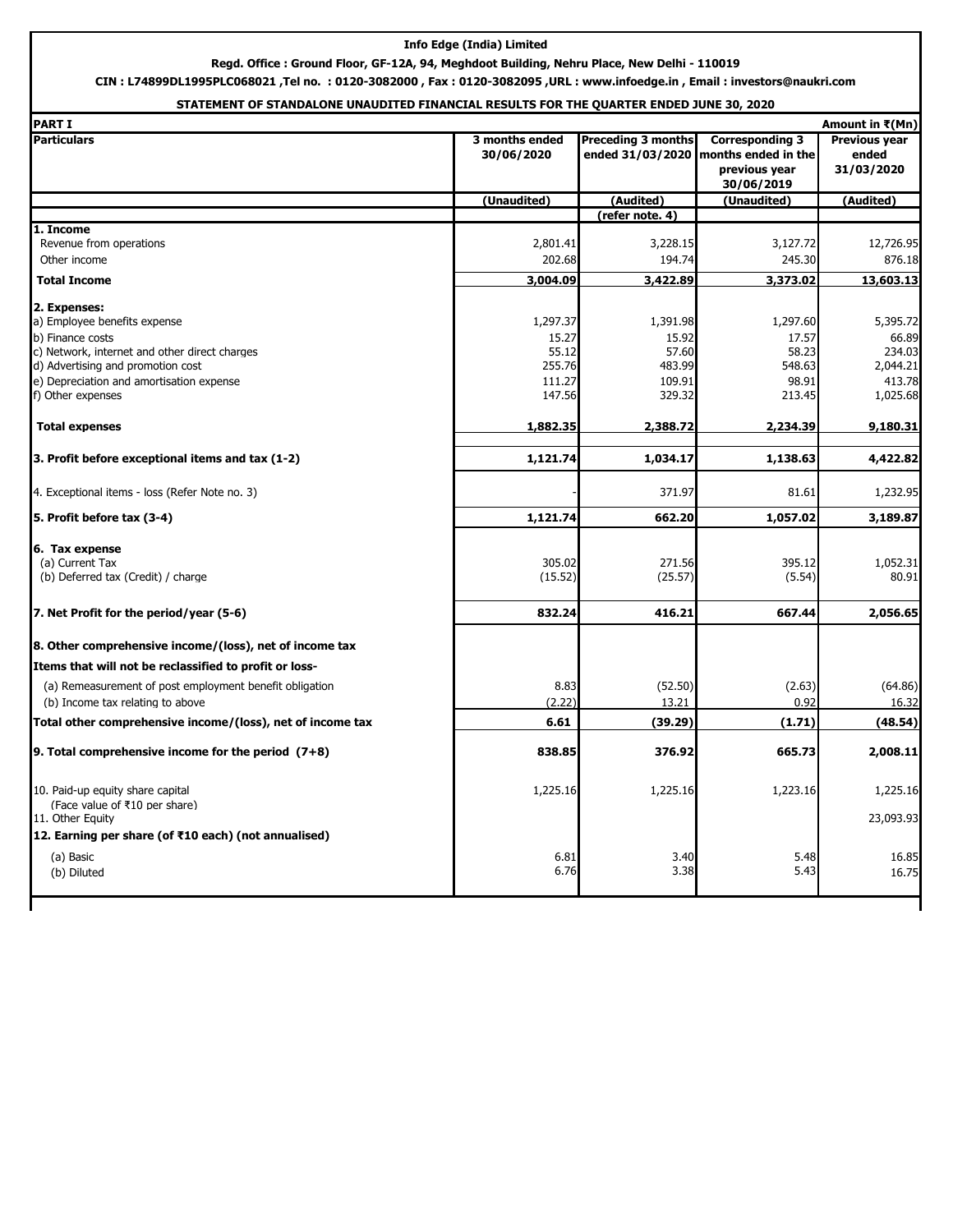| Part II. Reporting of Segment wise Revenue, Results and Assets & Liabilities |                              |                                                  |                                                                              | Amount in $\overline{\mathbf{t}}(Mn)$ |
|------------------------------------------------------------------------------|------------------------------|--------------------------------------------------|------------------------------------------------------------------------------|---------------------------------------|
|                                                                              | 3 months ended<br>30/06/2020 | <b>Preceding 3</b><br>months ended<br>31/03/2020 | <b>Corresponding 3</b><br>months ended in the<br>previous year<br>30/06/2019 | Previous year<br>ended<br>31/03/2020  |
|                                                                              | (Unaudited)                  | (Audited)                                        | (Unaudited)                                                                  | (Audited)                             |
|                                                                              |                              | (refer note. 4)                                  |                                                                              |                                       |
| A - Segment Revenue:                                                         |                              |                                                  |                                                                              |                                       |
| <b>Recruitment Solutions</b>                                                 | 2,001.87                     | 2,306.34                                         | 2,195.00                                                                     | 9,067.60                              |
| 99acres for real estate                                                      | 424.82                       | 563.52                                           | 564.24                                                                       | 2,279.61                              |
| Others                                                                       | 374.72                       | 358.29                                           | 368.48                                                                       | 1,379.74                              |
| <b>Total Net Sales/Revenue from Operations</b>                               | 2,801.41                     | 3,228.15                                         | 3,127.72                                                                     | 12,726.95                             |
| B - Segment Results [Profit] before tax:                                     |                              |                                                  |                                                                              |                                       |
| <b>Recruitment Solutions</b>                                                 | 1,145.62                     | 1,250.23                                         | 1,093.58                                                                     | 4,810.32                              |
| 99acres                                                                      | 5.31                         | (14.40)                                          | (34.53)                                                                      | (57.91)                               |
| <b>Others</b>                                                                | (135.84)                     | (227.42)                                         | (64.92)                                                                      | (708.34)                              |
| <b>Total</b>                                                                 | 1,015.09                     | 1,008.41                                         | 994.13                                                                       | 4,044.07                              |
| Less: unallocable expenses                                                   | (96.03)                      | (168.98)                                         | (100.80)                                                                     | (497.43)                              |
| Add: Unallocated Income [Other Income]                                       | 202.68                       | 194.74                                           | 245.30                                                                       | 876.18                                |
| Less: Exceptional Item (loss)                                                |                              | (371.97)                                         | (81.61)                                                                      | (1,232.95)                            |
| <b>Profit Before Tax</b>                                                     | 1,121.74                     | 662.20                                           | 1,057.02                                                                     | 3,189.87                              |
| <b>C</b> -Segment Assets                                                     |                              |                                                  |                                                                              |                                       |
| <b>Recruitment Solutions</b>                                                 | 483.17                       | 539.33                                           | 569.38                                                                       | 539.33                                |
| 99acres                                                                      | 169.17                       | 242.77                                           | 249.16                                                                       | 242.77                                |
| <b>Others</b>                                                                | 119.83                       | 144.47                                           | 108.99                                                                       | 144.47                                |
| Unallocated                                                                  | 30,078.47                    | 30,183.55                                        | 30,055.96                                                                    | 30,183.55                             |
| <b>Total</b>                                                                 | 30,850.64                    | 31,110.12                                        | 30,983.49                                                                    | 31,110.12                             |
| <b>D</b> -Segment Liabilities                                                |                              |                                                  |                                                                              |                                       |
| Recruitment Solutions                                                        | 3,269.61                     | 4,027.53                                         | 4,281.55                                                                     | 4,027.53                              |
| 99acres                                                                      | 677.81                       | 1,032.30                                         | 1,129.07                                                                     | 1,032.30                              |
| <b>Others</b>                                                                | 731.98                       | 779.09                                           | 656.15                                                                       | 779.09                                |
| Unallocated                                                                  | 953.25                       | 954.61                                           | 959.57                                                                       | 954.61                                |
| Total                                                                        | 5,632.65                     | 6,793.53                                         | 7,026.34                                                                     | 6,793.53                              |

**Business segments** : The Company is primarily in the business of internet based service delivery operating in four service verticals through various web portals in respective verticals namely recruitment solutions comprising primarily naukri.com, other recruitment related portals and ancillary services related to recruitment, 99acres.com for real estate related services, Jeevansathi.com for matrimony related services and Shiksha.com for education related services. The Managing Director & Chief Executive Officer of the Company examines the Company's performance both from a business & geographical prospective and has identified as reportable segment of its business which are "Recruitment Solutions" and "99acres" ; the "Other segments" comprises primarily Jeevansathi & Shiksha verticals are not considered as reportable operating segment since they individually do not meet qualifying criteria for the reportable segment as per Ind AS 108.

#### **Notes:-**

1. This statement has been reviewed by the Audit Committee and approved by the Board of Directors in their respective meetings held on September 07, 2020.

2. This statement has been prepared in accordance with the recognition and measurement principles laid down in Indian Accounting Standard 34, (Ind AS 34) "Interim Financial Reporting" prescribed under Section 133 of the Companies Act, 2013, as amended, read with relevant rules issued thereunder.

| 3. Exceptional item includes :                             |                              |                           |                                                                                               | Amount in ₹(Mn)                             |
|------------------------------------------------------------|------------------------------|---------------------------|-----------------------------------------------------------------------------------------------|---------------------------------------------|
|                                                            | 3 months ended<br>30/06/2020 | <b>Preceding 3 months</b> | <b>Corresponding 3</b><br>ended 31/03/2020 months ended in the<br>previous year<br>30/06/2019 | <b>Previous year</b><br>ended<br>31/03/2020 |
| Provision for diminution in carrying value of investment : |                              |                           |                                                                                               |                                             |
| -Startup Investments (Holding) Limited                     | $\overline{\phantom{a}}$     | 238.46                    | 81.61                                                                                         | 1,006.65                                    |
| -Applect Learning system Private Limited                   |                              | ٠                         | -                                                                                             | 92.79                                       |
| -Smartweb Internet Services Limited                        | $\overline{\phantom{a}}$     | 36.21                     | -                                                                                             | 36.21                                       |
| -Allcheckdeals India Private Limited                       |                              | 144.49                    | -                                                                                             | 144.49                                      |
| -Newinc Internet Services Private Limited                  | $\overline{\phantom{a}}$     | 37.38                     | ۰                                                                                             | 37.38                                       |
| -Interactive Visual Solutions Private Limited              | $\overline{\phantom{a}}$     | 1.21                      | -                                                                                             | 1.21                                        |
| Reversal of diminution in carrying value of investment :   |                              |                           |                                                                                               |                                             |
| -Naukri Internet Services Limited                          |                              | (85.78)                   | -                                                                                             | (85.78)                                     |
| <b>Total</b>                                               |                              | 371.97                    | 81.61                                                                                         | 1,232.95                                    |

4. The figures of the preceding quarter ended March 31, 2020 are the balancing figures between audited figures in respect of full financial year March 31, 2020 and the unaudited published year to date figures upto December 31, 2019, being the date of the end of the third quarter of the financial year which were subjected to limited review by the statutory auditors.

5 . The company has considered the possible effects that may result from COVID 19 on its business and the carrying amount of non-current investments. The outbreak of Coronavirus (COVID-19) pandemic globally is causing a slowdown of economic activity. In many countries, businesses are being forced to cease or limit their operations for long or indefinite period. Measures taken to contain the spread of the virus, including travel bans, quarantines, social distancing, and closures of non-essential services have triggered disruptions to businesses worldwide, resulting in an economic slowdown and uncertainties pertaining to future operations. In developing the assumptions relating to the possible future uncertainties in the global conditions because of the pandemic, the Company, as on date of approval of these financial results has used various information, as available. The Company has performed sensitivity analysis on the assumptions used and based on current estimates, expects the carrying amount of these non-current investments do not require any further diminution from the value at which these are stated. The Company will continue to closely monitor any material change arising of future economic conditions and its impact on its business. The actual impact of COVID 19 on investments may differ from that estimated as at the date of approval of these financial results.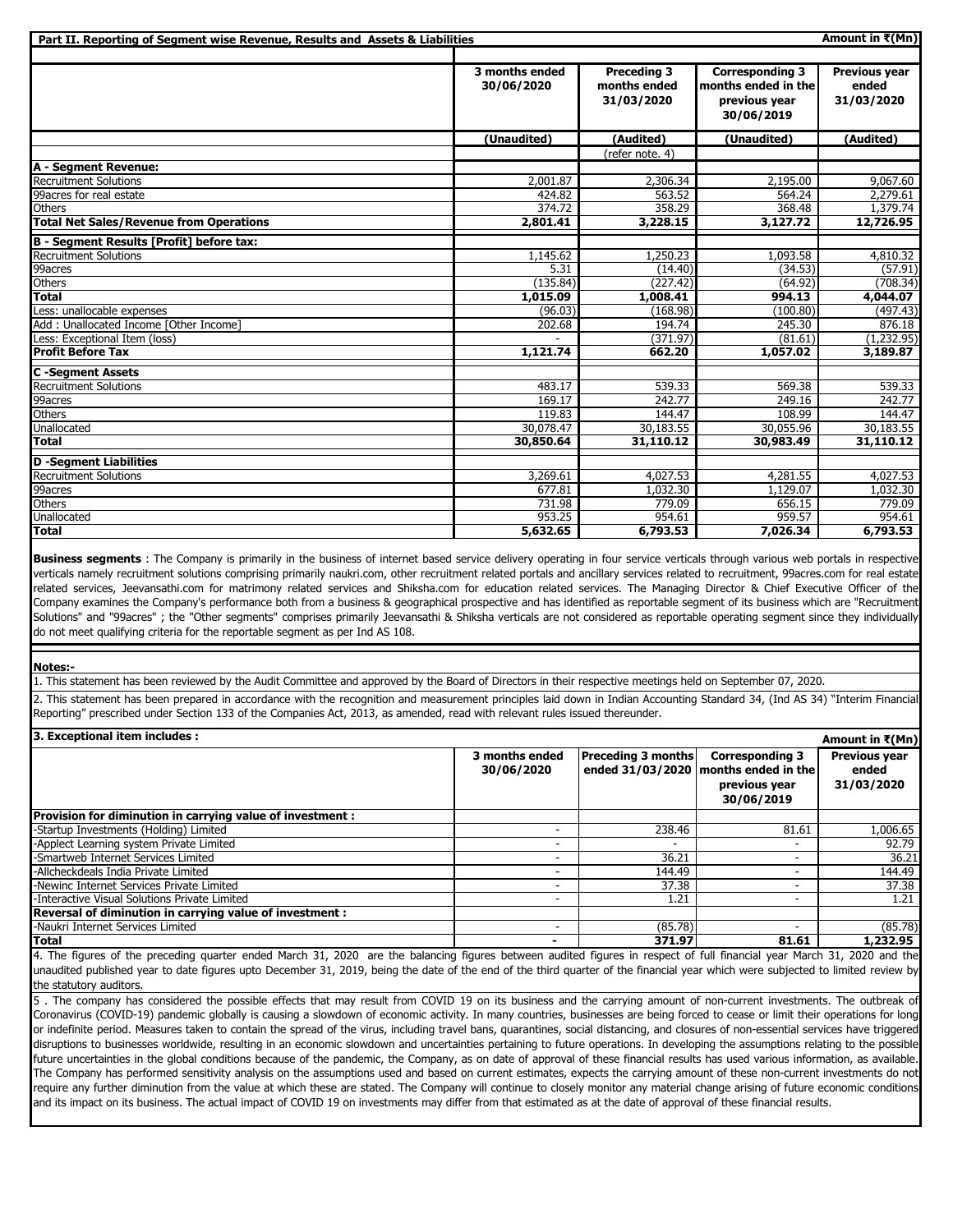6. As mandated by notification issued by Ministry of Corporate affairs (MCA), effective April 1, 2019, the Company has adopted lnd AS 116 "leases", applied to all lease contracts existing on April 1, 2019 using the modified retrospective method. Impact of adoption of the new standard on transition is given below:

During the previous year, the Company recognised Right-of-Use asset (ROU) of ₹ 853.15 Mn and a corresponding lease liability amounting to ₹ 853.15 Mn.The lease equalisation reserve of ₹ 32.22 Mn and prepaid rent arising due to discounting of security deposit of ₹ 32.24 Mn had been adjusted with the Right-of-Use (ROU). The Company also reclassified its Leasehold land amounting to ₹ 135.87 Mn from Property plant & equipment to ROU. During quarter ended June 30, 2020 addition made in ROU is ₹ 2.42 Mn (during previous year ended March 31, 2020 addition made in ROU is ₹ 104.50 Mn with a corresponding addition of ₹ 99.35 Mn in lease liability).

The Company had elected not to apply the requirements of Ind AS 116 to short-term leases of all assets having lease term of 12 months or less . The effect of this adoption has resulted in an increase of ₹ 15.15 Mn in finance cost, ₹ 58.08 Mn in depreciation and amortisation expense and a reduction of ₹ 50.96 Mn in rent & of ₹ 4.59 Mn in network and other expenses for the quarter ended June 30, 2020.(during quarter ended March 31, 2020 : ₹ 15.77 Mn in finance cost, ₹ 56.25 Mn in depreciation and amortisation expense and a reduction of  $\bar{\tau}$  57.86 Mn in rent & of  $\bar{\tau}$  4.58 Mn in network and other expenses and during quarter ended June 30, 2019 : increase of  $\bar{\tau}$  17.40 Mn in finance cost,  $\bar{\tau}$  50.50 Mn in depreciation and amortisation expense and a reduction  $\bar{\tau}$  56.73 Mn in rent &  $\bar{\tau}$  5.30 Mn in network and other expenses ).

7. During the year ended March 31, 2015, the Company had issued 10,135,135 equity shares of ₹10/- each fully paid up at ₹740/- per share (including securities premium of ₹730/- per share) to qualified institutional buyers on September 12, 2014 pursuant to Qualified Institutional Placement (QIP) document, dated September 10th, 2014, as per provisions of section 42 of Companies Act, 2013 read with rule 14 of the Companies (Prospectus and Allotment of Securities) Rules 2014, and Chapter VIII of the Securities and Exchange Board of India (Issue of Capital and Disclosure Requirements) Regulations, 2009 which have been listed in the respective Stock Exchanges on September 16, 2014.

Expenses incurred in relation to QIP amounting to ₹155.65 Mn had been adjusted from Securities Premium Account during the year ended March 31, 2015. The utilisation out of such net amount of ₹7,344.35 Mn till June 30, 2020 is given below. The balance amount of QIP proceeds remains invested in Term Deposits with banks.

| Utilisation of funds upto June 30, 2020 :                    | Amount in ₹Mn |
|--------------------------------------------------------------|---------------|
| Working capital and general corporate purposes for 99 acres- | 4,033.04      |
| Balance Unutilised funds as on June 30, 2020                 | 3.311.31      |

8. Subsequent to quarter end, the Company has issued 6,067,961 equity shares of ₹ 10/- each fully paid up at ₹ 3,090/- per share (including securities premium of ₹ 3,080/- per share) to qualified institutional buyers on August 08, 2020 pursuant to Qualified Institutional Placement (QIP) document, dated August 07, 2020, as per provisions of section 42 of Companies Act, 2013 read with rule 14 of the Companies (Prospectus and Allotment of Securities) Rules 2014, and Chapter VI of the Securities and Exchange Board of India (Issue of Capital and Disclosure Requirements) Regulations, 2018 which have been listed in the respective Stock Exchanges on August 10, 2020.

9. Diluted EPS represents earning per share based on the total number of shares including the potential estimated number of shares to be issued against stock options in force under the existing stock option plan/scheme.

**Place : Noida Hitesh Oberoi Date : September 07, 2020 Managing Director**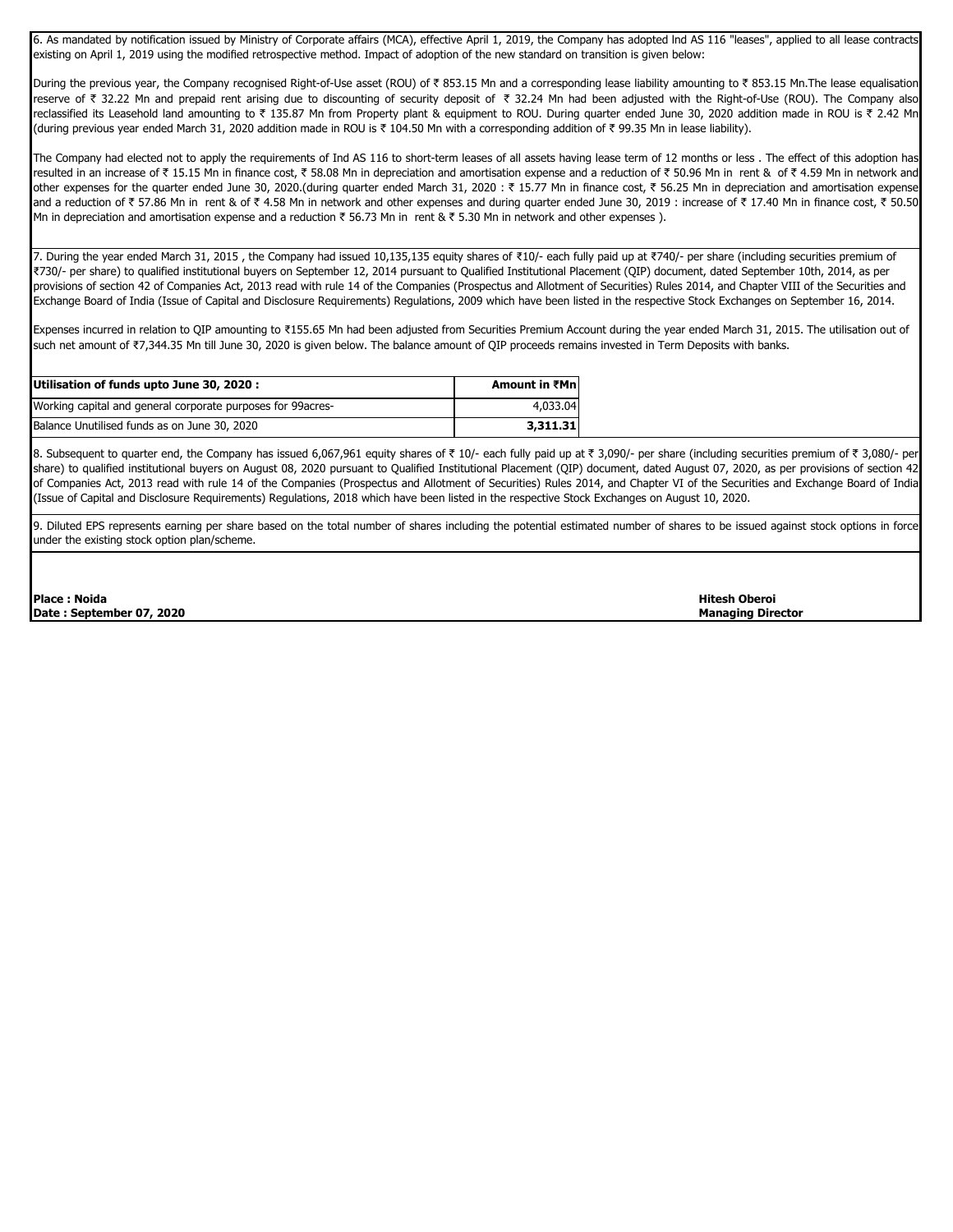**Independent Auditor's Review Report on the Quarterly and Year to Date Unaudited Consolidated Financial Results of the Company Pursuant to the Regulation 33 of the SEBI (Listing Obligations and Disclosure Requirements) Regulations, 2015, as amended**

**Review Report to The Board of Directors Info Edge (India) Limited**

- 1. We have reviewed the accompanying Statement of Unaudited Consolidated Financial Results of Info Edge (India) Limited (the "Holding Company") its subsidiaries and its controlled trust (the Holding Company, its subsidiaries and its controlled trust together referred to as "the Group"), its associate and joint ventures for the quarter ended June 30, 2020 and year to date from April 1, 2020 to June 30, 2020 (the "Statement") attached herewith, being submitted by the Holding Company pursuant to the requirements of Regulation 33 of the SEBI (Listing Obligations and Disclosure Requirements) Regulations, 2015, as amended (the "Listing Regulations").
- 2. This Statement, which is the responsibility of the Holding Company's Management and approved by the Holding Company's Board of Directors, has been prepared in accordance with the recognition and measurement principles laid down in Indian Accounting Standard 34, (Ind AS 34) "Interim Financial Reporting" prescribed under Section 133 of the Companies Act, 2013 as amended, read with relevant rules issued thereunder and other accounting principles generally accepted in India. Our responsibility is to express a conclusion on the Statement based on our review.
- 3. We conducted our review of the Statement in accordance with the Standard on Review Engagements (SRE) 2410, "Review of Interim Financial Information Performed by the Independent Auditor of the Entity" issued by the Institute of Chartered Accountants of India. This standard requires that we plan and perform the review to obtain moderate assurance as to whether the Statement is free of material misstatement. A review of interim financial information consists of making inquiries, primarily of persons responsible for financial and accounting matters, and applying analytical and other review procedures. A review is substantially less in scope than an audit conducted in accordance with Standards on Auditing and consequently does not enable us to obtain assurance that we would become aware of all significant matters that might be identified in an audit. Accordingly, we do not express an audit opinion.

We also performed procedures in accordance with the Circular No. CIR/CFD/CMD1/44/2019 dated March 29, 2019 issued by the Securities and Exchange Board of India under Regulation 33(8) of the Listing Regulations, to the extent applicable.

- 4. The Statement includes the results of the entities listed in Annexure A.
- 5. Based on our review conducted and procedures performed as stated in paragraph 3 above and based on the consideration of the audit reports of other auditors referred to in paragraph 6 below, nothing has come to our attention that causes us to believe that the accompanying Statement, prepared in accordance with recognition and measurement principles laid down in the aforesaid Indian Accounting Standards ('Ind AS') specified under Section 133 of the Companies Act, 2013, as amended, read with relevant rules issued thereunder and other accounting principles generally accepted in India, has not disclosed the information required to be disclosed in terms of the Listing Regulations, including the manner in which it is to be disclosed, or that it contains any material misstatement.
- 6. The accompanying Statement includes the audited interim financial results and other financial information, in respect of:
	- · 10 subsidiaries and 1 controlled trust, whose reviewed interim financial results include total revenues of Rs 93.13 Mn, total net profit after tax of Rs. 20.67 Mn and total comprehensive income of Rs. 20.67 Mn, for the quarter ended June 30, 2020 and the period ended on that date respectively, as considered in the Statement which have been reviewed by their respective independent auditors.
	- · 1 associate and 8 joint ventures, whose reviewed interim financial results include Group's share of net profit of Rs. 82.34 Mn and Group's share of total comprehensive income of Rs. 83.16 Mn for the quarter ended June 30, 2020 and for the period from April 01, 2020 to June 30, 2020 respectively, as considered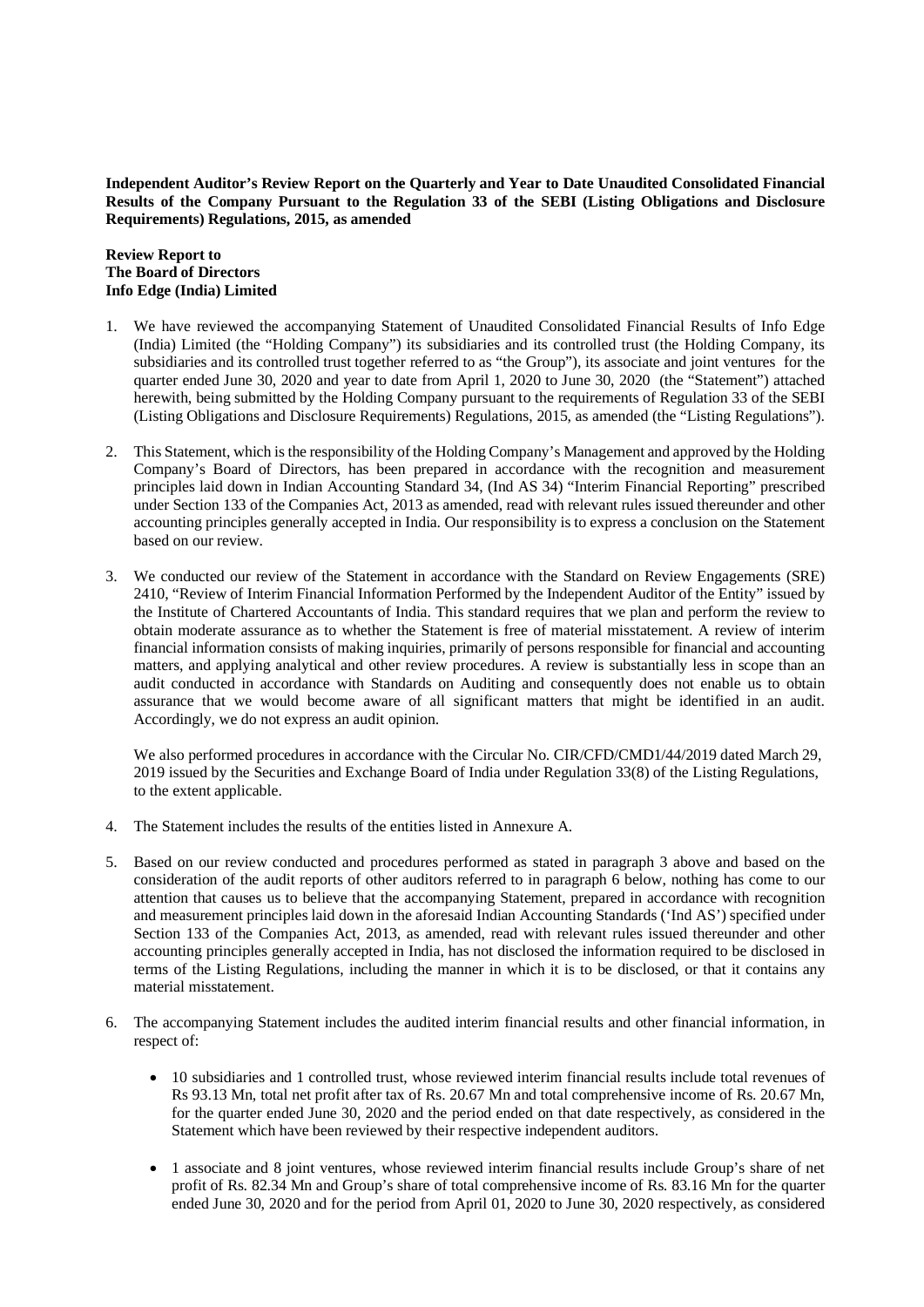in the Statement whose interim financial results, other financial information have been reviewed by their respective independent auditors.

The independent auditor's reports on interim financial results of these entities have been furnished to us by the Management and our conclusion on the Statement, in so far as it relates to the amounts and disclosures in respect of these subsidiaries, controlled trust, joint ventures and associates is based solely on the report of such auditors and procedures performed by us as stated in paragraph 3 above.

- 7. The accompanying Statement includes unaudited interim financial results and other unaudited financial information in respect of:
	- · 7 joint ventures, whose interim financial results includes the Group's share of net loss of Rs. 35.01 Mn and Group's share of total comprehensive loss of Rs. 35.01 Mn for the quarter ended June 30, 2020 and for the period ended on that date respectively, as considered in the Statement whose interim financial results and other financial information have not been reviewed by their auditor(s).

These unaudited interim financial results and other unaudited financial information have been approved and furnished to us by the Management and our conclusion on the Statement, in so far as it relates to the affairs of these joint ventures, is based solely on such unaudited interim financial results and other unaudited financial information. According to the information and explanations given to us by the Management, these interim financial results are not material to the Group.

Our conclusion on the Statement in respect of matters stated in para 6 and 7 above is not modified with respect to our reliance on the work done and the reports of the other auditors and the financial results/financial information certified by the Management.

### **S.R. BATLIBOI & ASSOCIATES LLP** Chartered Accountants **ICAI Firm registration number:** 101049W/E300004

**per Yogesh Midha** Partner Membership No.:094941

\_\_\_\_\_\_\_\_\_\_\_\_\_\_\_\_\_\_\_\_\_\_\_

UDIN: 20094941AAAADI4378

Place: New Delhi Date: September 7, 2020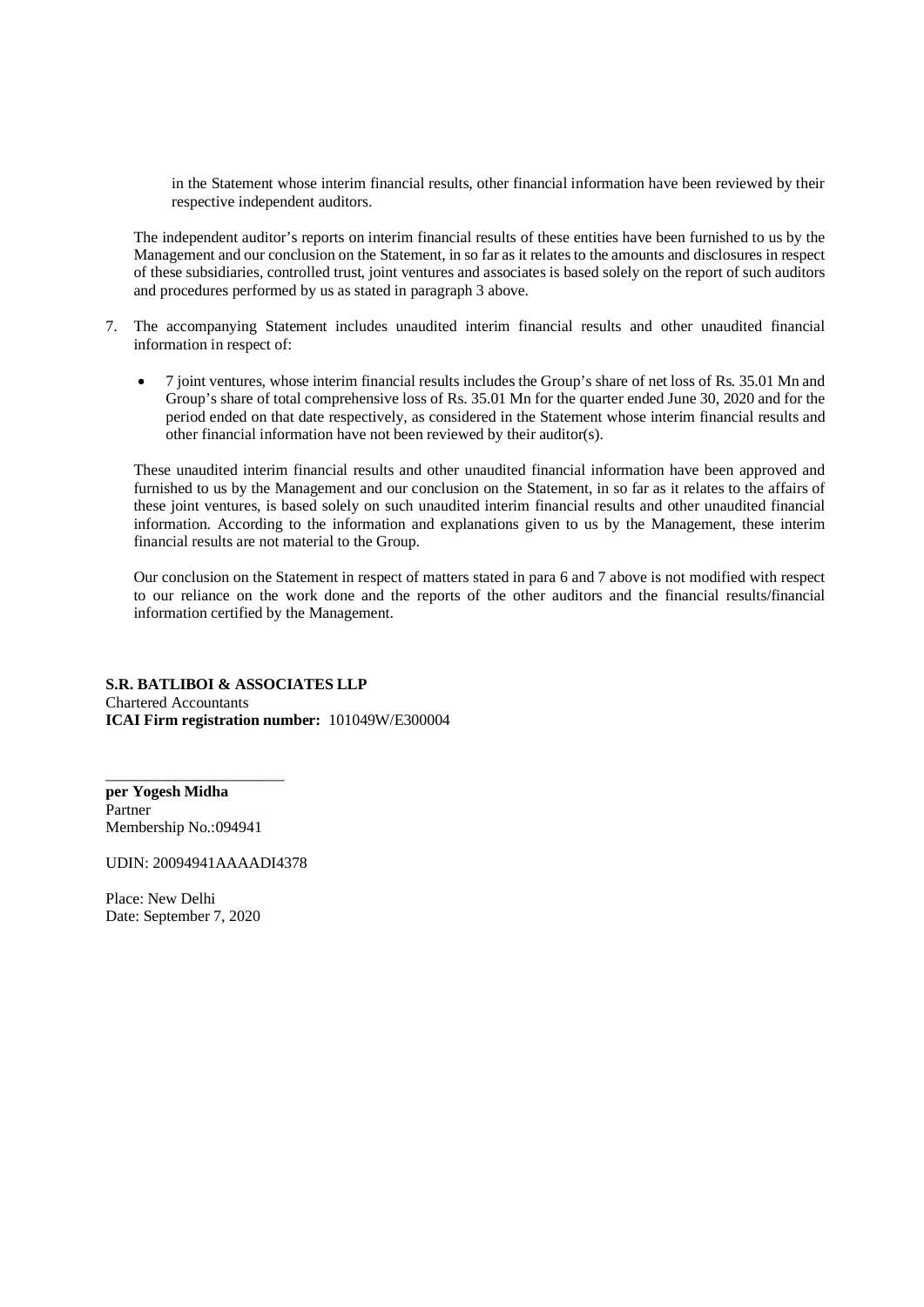# **Annexure A to Independent Auditor's Report on the Quarterly and Year to Date Consolidated Financial Results of the Company Pursuant to the Regulation 33 of the SEBI (Listing Obligations and Disclosure Requirements) Regulations, 2015, as amended**

# **(Referred to in paragraph 4 of our report of even date)**

## **List of Subsidiaries**

- 1. Allcheckdeals India Private Limited
- 2. Interactive Visual Solutions Private Limited
- 3. Jeevansathi Internet Services Private Limited
- 4. Naukri Internet Services Limited
- 5. Newinc Internet Services Private Limited
- 6. Smartweb Internet Services Limited
- 7. Startup Internet Services Limited
- 8. Startup Investments (Holding) Limited
- 9. Diphda Internet Services Private Limited
- 10. HighOrbit Careers Private Limited

## **List of Controlled Trust**

1. Info Edge Venture Fund

# **List of Joint Ventures:**

- 1. Zomato Media Private Limited
- 2. Makesense Technologies Limited
- 3. Happily Unmarried Marketing Private Limited
- 4. Nopaperforms Solutions Private Limited
- 5. Wishbook Infoservices Private Limited
- 6. International Education Gateway Private Limited
- 7. Agstack Technologies Private Limited
- 8. Shopkirana E Trading Private Limited
- 9. Printo Document Services Private Limited
- 10. Medcords Healthcare Solutions Private Limited
- 11. Bizcrum Infotech Private Limited
- 12. Greytip Software Private Limited
- 13. Metis Eduventures Private Limited
- 14. Terralytics Analysis Private limited
- 15. Llama Logisol Private Limited
- 16. Sunrise Mentors Private limited

## **List of Associate:**

1. Etechaces Marketing Services Private Limited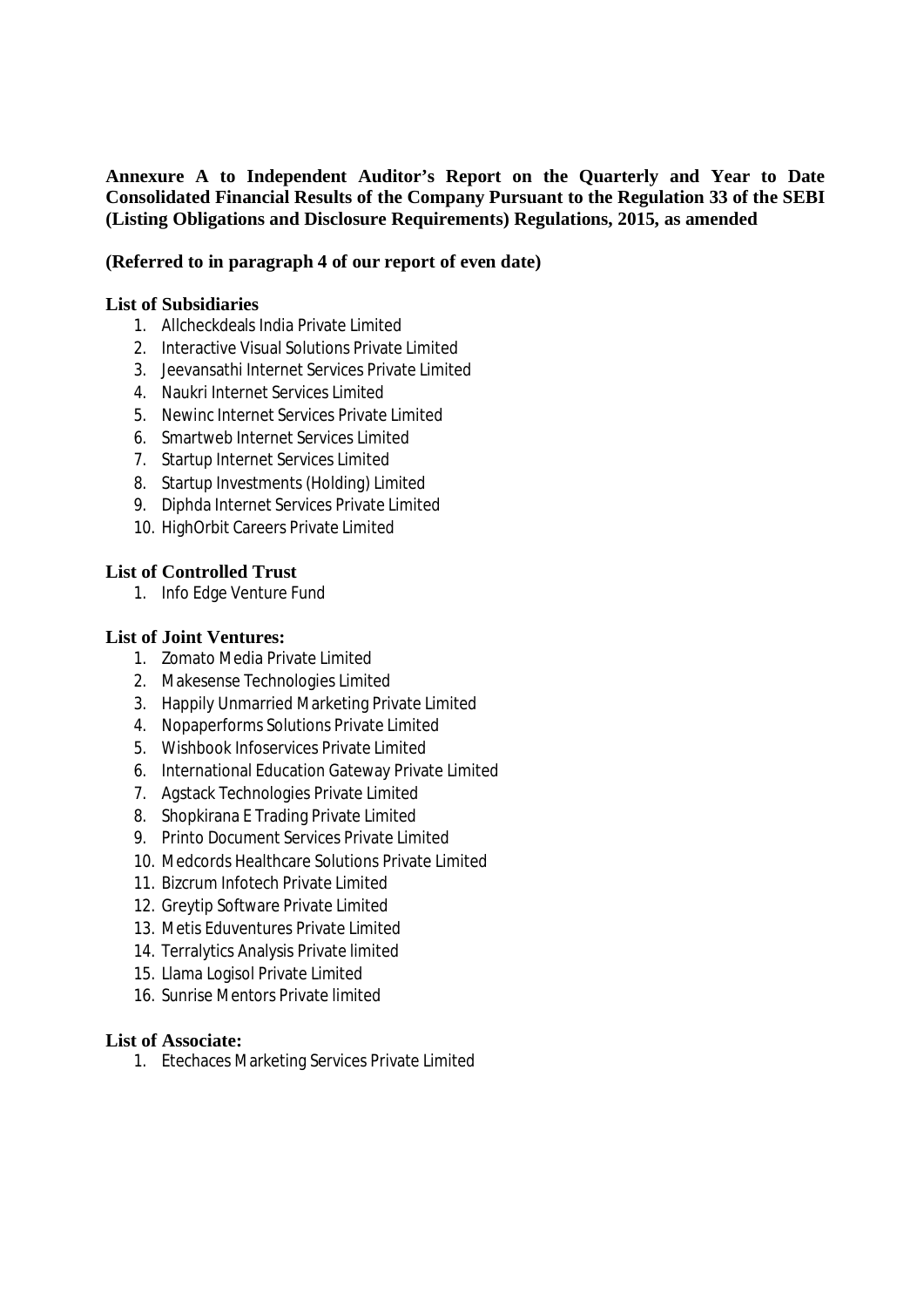### **Info Edge (India) Limited**

**Regd. Office : Ground Floor, GF-12A, 94, Meghdoot Building, Nehru Place, New Delhi - 110019**

**CIN : L74899DL1995PLC068021 ,Tel no. : 0120-3082000 , Fax : 0120-3082095 ,URL : www.infoedge.in , Email : investors@naukri.com**

### **STATEMENT OF CONSOLIDATED UNAUDITED FINANCIAL RESULTS FOR THE QUARTER ENDED JUNE 30, 2020**

| <b>PART I</b><br>Amount in ₹(Mn)                                                                                                                  |                   |                           |                                      |                      |
|---------------------------------------------------------------------------------------------------------------------------------------------------|-------------------|---------------------------|--------------------------------------|----------------------|
| <b>Particulars</b>                                                                                                                                | 3 months ended    | <b>Preceding 3 months</b> | <b>Corresponding 3</b>               | <b>Previous year</b> |
|                                                                                                                                                   | 30/06/2020        | ended 31/03/2020          | months ended in the<br>previous year | ended<br>31/03/2020  |
|                                                                                                                                                   | (Unaudited)       | (Audited)                 | 30/06/2019<br>(Unaudited)            | (Audited)            |
|                                                                                                                                                   |                   | (refer note 4)            |                                      |                      |
| 1. Income                                                                                                                                         |                   |                           |                                      |                      |
| Revenue from operations                                                                                                                           | 2,850.46          | 3,275.99                  | 3,197.37                             | 13,119.30            |
| Other income                                                                                                                                      | 238.40            | 219.99                    | 295.56                               | 1,044.65             |
| <b>Total Income</b>                                                                                                                               | 3,088.86          | 3,495.98                  | 3,492.93                             | 14,163.95            |
| 2. Expenses:                                                                                                                                      |                   |                           |                                      |                      |
| a) Employee benefits expense                                                                                                                      | 1,338.42          | 1,433.37                  | 1,414.21                             | 5,845.95             |
| b) Finance costs<br>c) Network, internet and other direct charges                                                                                 | 15.71<br>62.74    | 16.33<br>65.93            | 21.31<br>61.66                       | 81.97<br>271.90      |
| d) Advertising and promotion cost                                                                                                                 | 258.31            | 490.04                    | 549.67                               | 2,062.87             |
| e) Depreciation and amortisation expense                                                                                                          | 127.30            | 126.20                    | 103.50                               | 477.41               |
| f) Other expenses                                                                                                                                 | 150.81            | 370.22                    | 279.92                               | 1,212.35             |
| <b>Total expenses</b>                                                                                                                             | 1,953.29          | 2,502.09                  | 2,430.27                             | 9,952.45             |
| 3. Profit before exceptional items, share of net profit/(losses) of associate<br>& joint ventures accounted for using equity method and tax (1-2) | 1,135.57          | 993.89                    | 1,062.66                             | 4,211.50             |
| 4. Share of net profit/(losses) of associate & joint ventures accounted for using the<br>equity method                                            | 33.11             | (1,365.57)                | (2,533.31)                           | (7, 290.18)          |
| 5. Profit/(loss) before exceptional items and tax (3+4)                                                                                           | 1,168.68          | (371.68)                  | (1,470.65)                           | (3,078.68)           |
| 6. Exceptional items -(income)/loss (Refer Note no. 3)                                                                                            | (60.21)           | (1,836.12)                | 30.51                                | (1,821.06)           |
| 7. Profit/(loss) before tax (5-6)                                                                                                                 | 1,228.89          | 1,464.44                  | (1,501.16)                           | (1, 257.62)          |
| 8. Tax expense                                                                                                                                    |                   |                           |                                      |                      |
| (a) Current Tax<br>(b) Deferred tax (credit)/charge                                                                                               | 311.00<br>(18.74) | 286.82<br>(13.35)         | 413.53<br>(5.54)                     | 1,106.73<br>93.13    |
| 9. Net Profit/(Loss) for the period/year (7-8)                                                                                                    | 936.63            | 1,190.97                  | (1,909.15)                           | (2,457.48)           |
| Profit/(loss) attributable to                                                                                                                     |                   |                           |                                      |                      |
| -Equity holders of Parent                                                                                                                         | 936.63            | 1,190.97                  | (1,875.82)                           | (2,376.23)           |
| -Non-Controlling interests                                                                                                                        |                   |                           | (33.33)                              | (81.25)              |
| <b>Total</b>                                                                                                                                      | 936.63            | 1,190.97                  | (1,909.15)                           | (2,457.48)           |
| 10. Other comprehensive income/(loss), net of income tax                                                                                          |                   |                           |                                      |                      |
| (A) Items that will be reclassified to profit or loss-                                                                                            |                   |                           |                                      |                      |
| Share of other comprehensive income of associate & joint ventures accounted                                                                       | (0.10)            | 0.65                      | (7.53)                               | 25.39                |
| for using the equity method<br>Items that will not be reclassified to profit or loss-                                                             |                   |                           |                                      |                      |
| (a) Remeasurement of post employment benefit obligation                                                                                           | 8.83              | (53.57)                   | (2.63)                               | (65.93)              |
| (b) Income tax relating to above                                                                                                                  | (2.22)            | 13.21                     | 0.92                                 | 16.32                |
| Share of other comprehensive income of associate & joint ventures accounted for<br>using the equity method                                        | 0.92              | 1.20                      | (2.68)                               | (4.89)               |
| Total other comprehensive income/(loss), net of income tax                                                                                        | 7.43              | (38.51)                   | (11.92)                              | (29.11)              |
| Other comprehensive income/(loss) is attributable to                                                                                              |                   |                           |                                      |                      |
| Equity holders of Parent                                                                                                                          | 7.43              | (38.51)                   | (11.92)                              | (29.11)              |
| -Non-Controlling interests                                                                                                                        |                   |                           |                                      |                      |
| <b>Total</b>                                                                                                                                      | 7.43              | (38.51)                   | (11.92)                              | (29.11)              |
| 11. Total comprehensive income/(loss) for the year $(9+10)$                                                                                       | 944.06            | 1,152.46                  | (1,921.07)                           | (2,486.59)           |
| Total comprehensive income/(loss) is attributable to                                                                                              |                   |                           |                                      |                      |
| -Equity holders of Parent                                                                                                                         | 944.06            | 1,152.46                  | (1,887.74)                           | (2,405.34)           |
| -Non-Controlling interests                                                                                                                        |                   |                           | (33.33)                              | (81.25)              |
| Total                                                                                                                                             | 944.06            | 1,152.46                  | (1,921.07)                           | (2,486.59)           |
| 12. Paid-up equity share capital<br>(Face value of ₹10 per share)                                                                                 | 1,225.16          | 1,225.16                  | 1,223.16                             | 1,225.16             |
| 13. Other Equity                                                                                                                                  |                   |                           |                                      | 20,732.90            |
| 14. Earning per share (of ₹10 each) (not annualised)                                                                                              |                   |                           |                                      |                      |
| (a) Basic                                                                                                                                         | 7.66              | 9.74                      | (15.39)                              | (19.46)              |
| (b) Diluted                                                                                                                                       | 7.60              | 9.68                      | (15.26)                              | (19.46)              |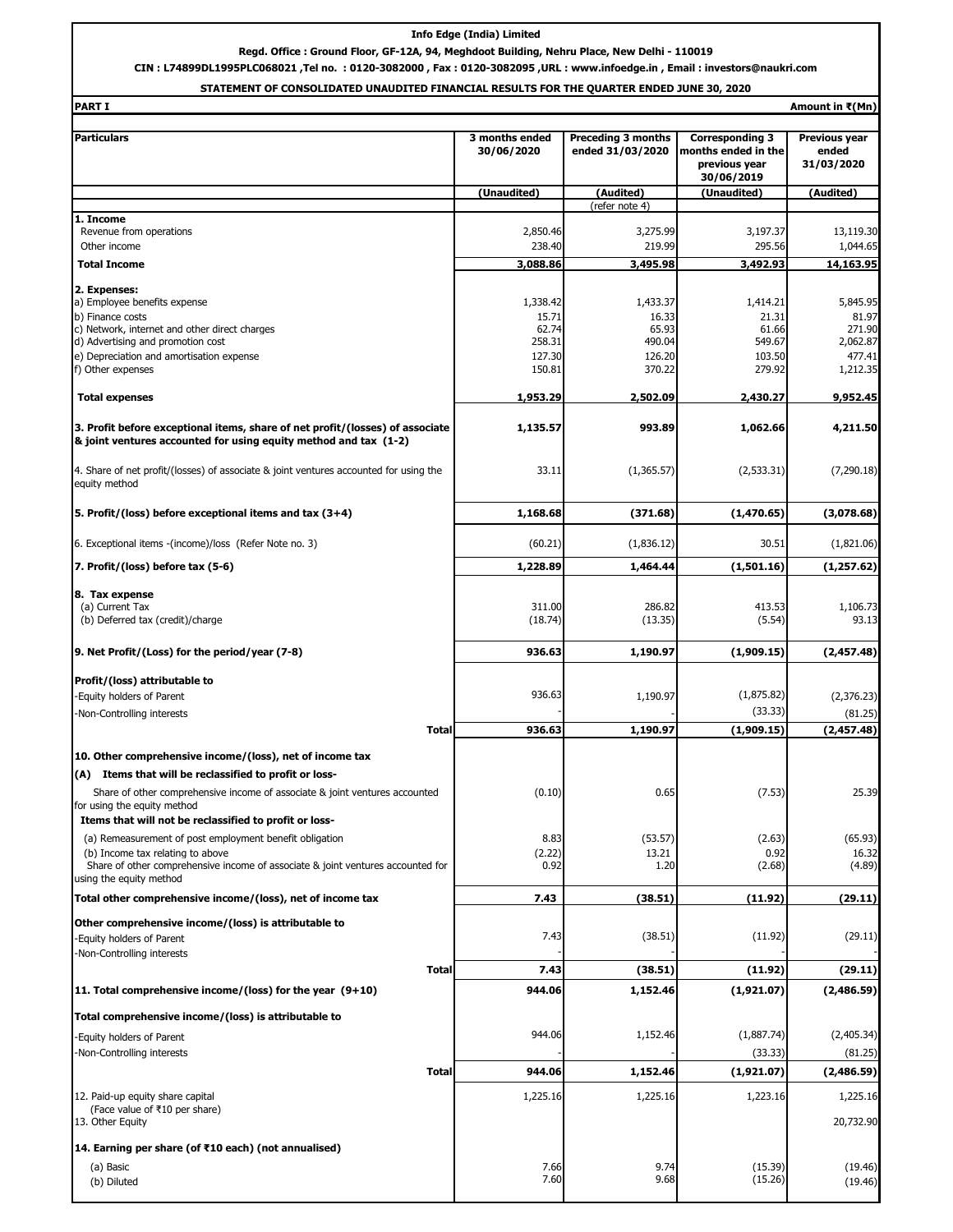| Part II. Reporting of Segment wise Revenue, Results, Assets & Liabilities |                              |                                               |                                                                              | Amount in ₹(Mn)                      |
|---------------------------------------------------------------------------|------------------------------|-----------------------------------------------|------------------------------------------------------------------------------|--------------------------------------|
|                                                                           |                              |                                               |                                                                              |                                      |
|                                                                           |                              |                                               |                                                                              |                                      |
|                                                                           | 3 months ended<br>30/06/2020 | <b>Preceding 3 months</b><br>ended 31/03/2020 | <b>Corresponding 3</b><br>months ended in the<br>previous year<br>30/06/2019 | Previous year<br>ended<br>31/03/2020 |
|                                                                           | (Unaudited)                  | (Audited)                                     | (Unaudited)                                                                  | (Audited)                            |
|                                                                           |                              | (refer note 4)                                |                                                                              |                                      |
| A - Segment Revenue:                                                      |                              |                                               |                                                                              |                                      |
| <b>Recruitment Solutions</b>                                              | 2,051.22                     | 2,355.14                                      | 2,195.00                                                                     | 9,215.62                             |
| 99acres for real estate                                                   | 424.82                       | 563.52                                        | 564.24                                                                       | 2,279.61                             |
| <b>Others</b>                                                             | 374.42                       | 357.33                                        | 438.13                                                                       | 1,624.07                             |
| <b>Total Net Sales/Revenue from Operations</b>                            | 2,850.46                     | 3,275.99                                      | 3,197.37                                                                     | 13,119.30                            |
| B - Segment Results [Profit/(Loss)] before tax:                           |                              |                                               |                                                                              |                                      |
| Recruitment Solutions                                                     | 1,147.75                     | 1,184.68                                      | 1,093.58                                                                     | 4,735.26                             |
| 99acres                                                                   | 5.31                         | (14.40)                                       | (34.53)                                                                      | (57.91)                              |
| Others                                                                    | (159.86)                     | (227.40)                                      | (191.17)                                                                     | (1,013.08)                           |
| <b>Total</b>                                                              | 993.20                       | 942.88                                        | 867.88                                                                       | 3,664.27                             |
| Less: unallocable expenses                                                | (62.92)                      | (1,534.55)                                    | (2,634.09)                                                                   | (7,787.60)                           |
| Add: Unallocated Income [Other Income]                                    | 238.40                       | 219.99                                        | 295.56                                                                       | 1.044.65                             |
| Add/(Less): Exceptional Item - Income/(Loss)                              | 60.21                        | 1.836.12                                      | (30.51)                                                                      | 1,821.06                             |
| Profit/(loss) Before Tax                                                  | 1,228.89                     | 1,464.44                                      | (1,501.16)                                                                   | (1, 257.62)                          |
| <b>C</b> -Segment Assets                                                  |                              |                                               |                                                                              |                                      |
| <b>Recruitment Solutions</b>                                              | 575.32                       | 658.57                                        | 725.43                                                                       | 658.57                               |
| 99acres                                                                   | 169.17                       | 242.77                                        | 249.16                                                                       | 242.77                               |
| <b>Others</b>                                                             | 191.73                       | 990.08                                        | 303.68                                                                       | 990.08                               |
| Unallocated                                                               | 27,851.68                    | 27,097.50                                     | 29,824.27                                                                    | 27,097.50                            |
| <b>Total</b>                                                              | 28,787.90                    | 28,988.92                                     | 31,102.54                                                                    | 28,988.92                            |
| <b>D</b> -Segment Liabilities                                             |                              |                                               |                                                                              |                                      |
| Recruitment Solutions                                                     | 3,374.34                     | 4,162.60                                      | 4,417.92                                                                     | 4,162.60                             |
| 99acres                                                                   | 677.81                       | 1.032.30                                      | 1,129.07                                                                     | 1,032.30                             |
| Others                                                                    | 773.49                       | 1,302.55                                      | 1,147.37                                                                     | 1,302.55                             |
| Unallocated                                                               | 1,000.12                     | 535.91                                        | 973.81                                                                       | 535.91                               |
| <b>Total</b>                                                              | 5,825.76                     | 7,033.36                                      | 7,668.17                                                                     | 7,033.36                             |

**Business segments** : The Group is primarily in the business of internet based service delivery operating in four service verticals through various web portals in respective verticals namely recruitment solutions comprising primarily naukri.com, other recruitment related portals and ancillary services related to recruitment, 99acres.com for real estate related services, Jeevansathi.com for matrimony related services and Shiksha.com for education related services. The Managing Director & Chief Executive Officer of the Group examines the Group's performance both from a business & geographical prospective and has identified as reportable segment of its business which are "Recruitment Solutions" and "99acres" ; the "Other segments" comprises primarily Jeevansathi & Shiksha verticals are not considered as reportable operating segment since they individually do not meet qualifying criteria for the reportable segment as per Ind AS 108.

**Notes:-**

 $\blacksquare$ 

1. This statement has been reviewed by the Audit Committee and approved by the Board of Directors in their respective meetings held on September 07, 2020.

2. This statement has been prepared in accordance with the recognition and measurement principles laid down in Indian Accounting Standard 34, (Ind AS 34) "Interim Financial Reporting" prescribed under Section 133 of the Companies Act, 2013, as amended, read with relevant rules issued thereunder.

#### **3. Exceptional item includes :**

 **3 months ended 30/06/2020 Preceding 3 months ended 31/03/2020 Corresponding 3 months ended in the previous year 30/06/2019 Previous year ended 31/03/2020 A) Provision for diminution in carrying value of investment :** -Vcare Technologies Private Limited 30.51 30.51 30.51 30.51 30.51 30.51 30.51 30.51 30.51 30.51 30.51 30.51 30<br>- Printo Document Services Private Limited 420.60 4120.60 30.51 30.51 3120.60 30.51 30.51 3120.60 30.51 3120.60 -Printo Document Services Private Limited -Unnati Online Private Limited 28.05 - 28.05 - 28.05 - 28.05 - 28.05 - 28.05 - 28.05 - 28.05 - 28.05 - 28.05 - 28.05 - 28.05 - 28.05 - 28.05 - 28.05 - 28.05 - 28.05 - 28.05 - 28.05 - 28.05 - 28.05 - 28.05 - 28.05 - 28.05 --Ideaclicks Infolabs Private Limited and Company of the Studies of the Studies of the Studies of the Studies of the Studies of the Studies of the Studies of the Studies of the Studies of the Studies of the Studies of the S -Wishbook Infoservices Private Limited 47.83 47.83<br>
B) Gain on reduction in interest of the group in its Associate/Joint ventures (60.21) (1,056.03) 47.83 (1,071.48) B) Gain on reduction in interest of the group in its Associate/Joint ventures C) Goodwill written off for Interactive Visual solutions Private Limited and Muslim and American Control of the Superintence of the Superintence of the Superintence of the Superintence of the Superintence of the Superinten D) Gain on disposal of subsidiary i.e. Applect Learning systems Private Limited  $(1,046.47)$   $(1,046.47)$ **Total (60.21) (1,836.12) 30.51 (1,821.06)**

4. The figures of the preceding quarter ended March 31, 2020 are the balancing figures between audited figures in respect of full financial year March 31, 2020 and the unaudited published year to date figures upto December 31, 2019, being the date of the end of the third quarter of the financial year which were subjected to limited review by the statutory auditors.

5. The Group has considered the possible effects that may result from COVID 19 on its business and the carrying amount of investment in Joint ventures & associate. The outbreak of Coronavirus (COVID-19) pandemic globally is causing a slowdown of economic activity. In many countries, businesses are being forced to cease or limit their operations for long or indefinite period. Measures taken to contain the spread of the virus, including travel bans, quarantines, social distancing, and closures of non-essential services have triggered disruptions to businesses worldwide, resulting in an economic slowdown and uncertainties pertaining to future operations. In developing the assumptions relating to the possible future uncertainties in the global conditions because of the pandemic, the Group, as on date of approval of these consolidated financial results has used various information, as available. The Group has performed sensitivity analysis on the assumptions used and based on current estimates, expects the carrying amount of these investment in Joint ventures & associate do not require any further diminution from the value at which these are stated. The Group will continue to closely monitor any material change arising of future economic conditions and its impact on its business. The actual impact of COVID 19 on investments may differ from that estimated as at the date of approval of these consolidated financial results.

#### **Amount in ₹(Mn)**

 $\mathbf{r}$